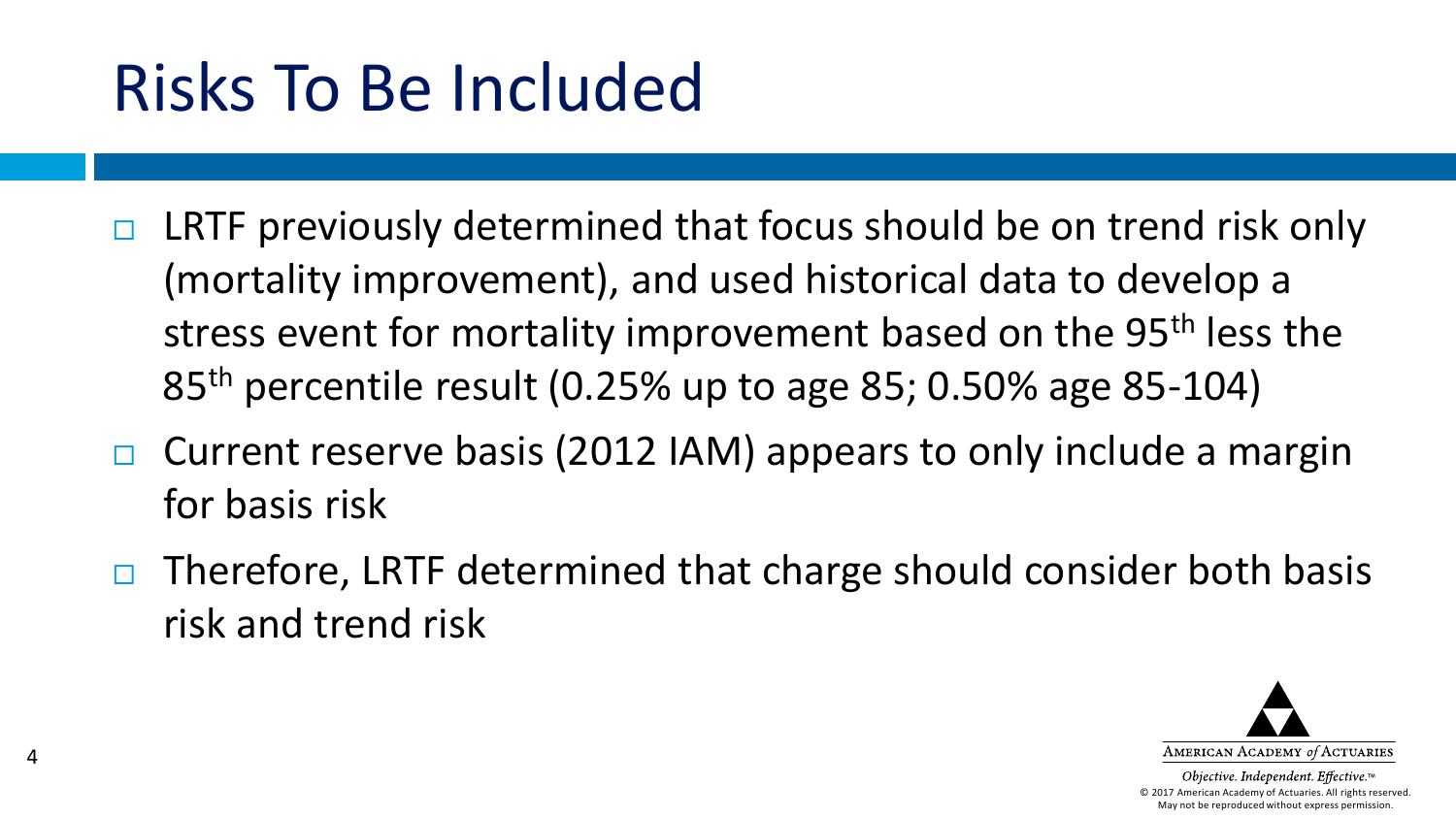# Components of Basis Risk

Valuation Table vs. Company Mortality

- **Prescribed statutory valuation mortality may not be conservative enough for all business**
- $\Box$  AAT Testing already covers this risk

Company Mortality Experience Assumption vs. True Company Mortality Basis

- **I. Credibility Risk—**difference between the true underlying mortality basis and company experience due to the limited amount of experience data. Size of this risk declines as the quantity of experience increases
- **II. Volatility of True Mortality**—true underlying mortality rates have volatility and change from year to year even with fully credible data
- **III. Mortality Trend Adjustment—**mortality experience over a multi-year period must be translated to a base table year using a mortality improvement assumption. Basis risk will result to the extent this assumed improvement differs from actual underlying improvement. AMERICAN ACADEMY of ACTUARIES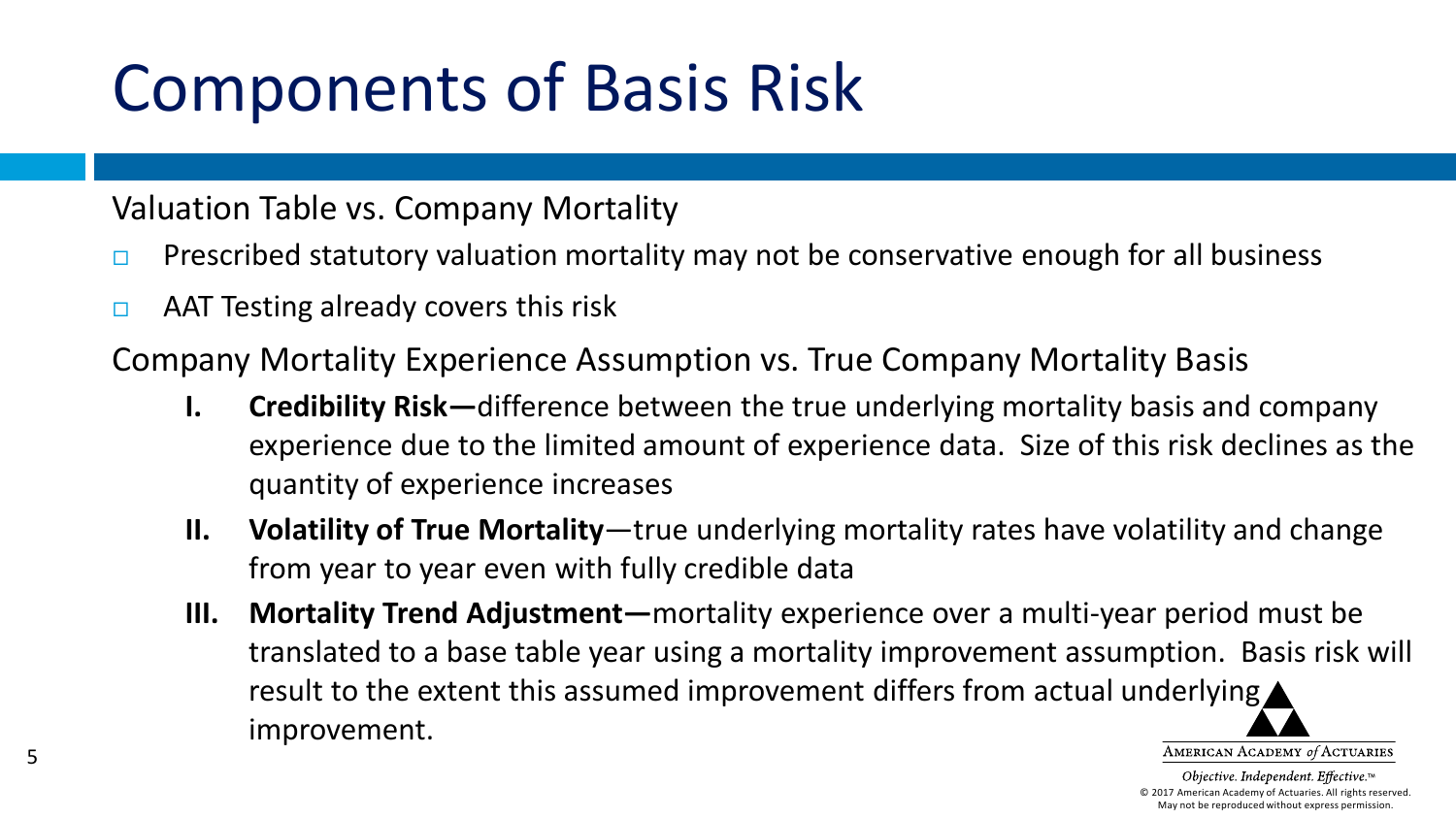### I. Credibility Risk

- $\Box$  Full credibility is often defined as 95% confidence that an assumption is within 5% of the true value
- $\square$  Some error margin always exists even with long experience from a fully credible block of business
- $\Box$  Figures below use Longley-Cook credibility formula to estimate this error margin
- $\Box$  Adjusted for credibility by amount of insurance in force using data underlying the 2012 IAM table development

|             | One-sided confidence interval for $\mu$ |       |       |             |  |  |  |  |  |
|-------------|-----------------------------------------|-------|-------|-------------|--|--|--|--|--|
| # of Deaths | 85%                                     | 95%   | 99%   | 95th - 85th |  |  |  |  |  |
| 250         | 14.0%                                   | 22.2% | 31.4% | 8.2%        |  |  |  |  |  |
| 500         | 9.9%                                    | 15.7% | 22.2% | 5.8%        |  |  |  |  |  |
| 1,082       | 6.7%                                    | 10.7% | 15.1% | 4.0%        |  |  |  |  |  |
| 3,000       | 4.0%                                    | 6.4%  | 9.1%  | 2.4%        |  |  |  |  |  |
| 10,000      | 2.2%                                    | 3.5%  | 5.0%  | 1.3%        |  |  |  |  |  |
| 100,000     | 0.7%                                    | 1.1%  | 1.6%  | 0.4%        |  |  |  |  |  |
| 200,000     | 0.5%                                    | 0.8%  | 1.1%  | 0.3%        |  |  |  |  |  |

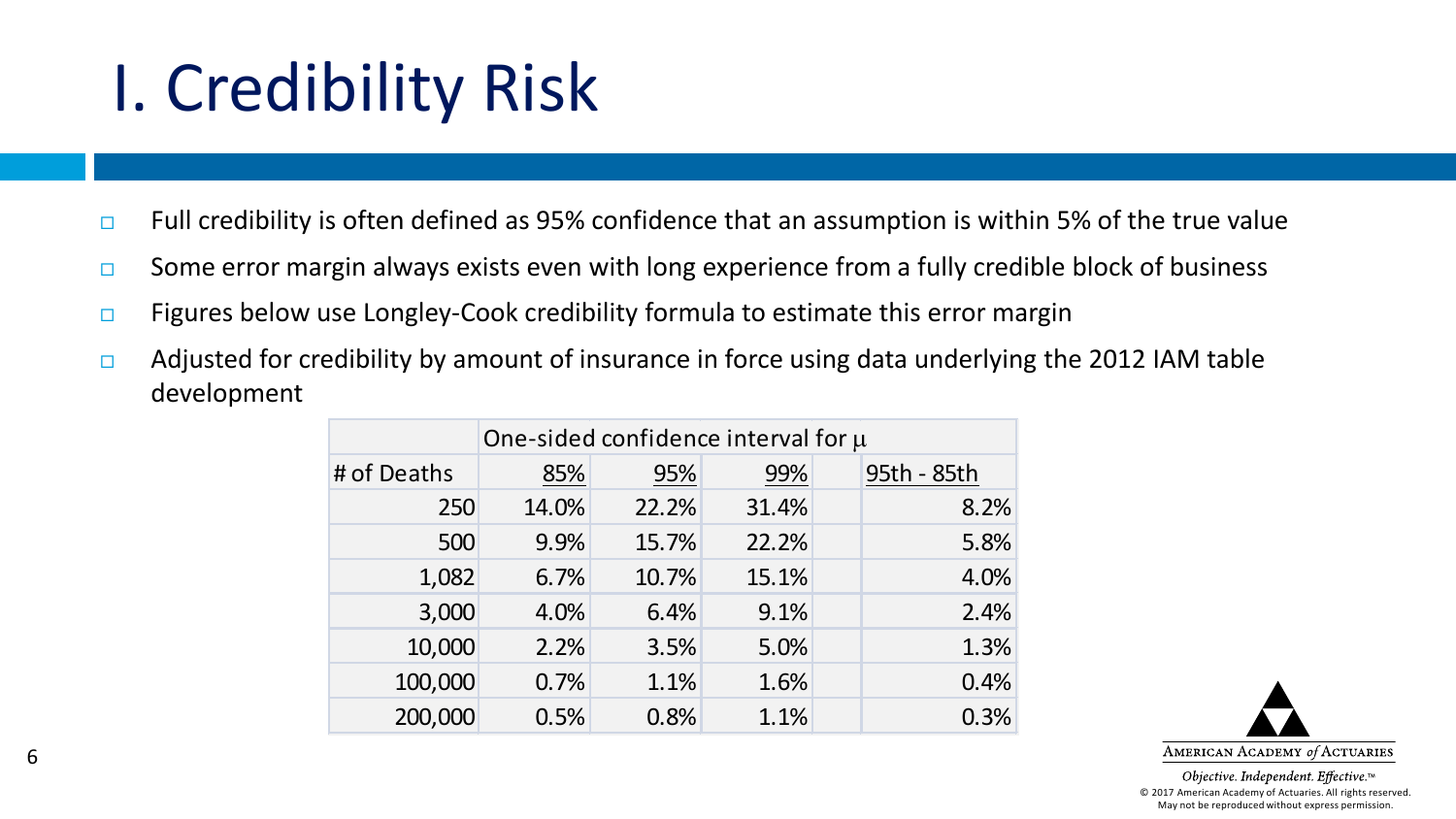# II. Volatility of True Mortality

- $\Box$  This results from year-to-year volatility in true population mortality rates in the experience study period
- **Using data and analysis from the LRTF's prior work on trend risk, the annual volatility of population** mortality in the U.S. is 2.9% at 1 standard deviation
- $\Box$  This result is scaled to multi-year experience periods using the assumption that each years' volatility is independent
- $\Box$  Longer experience periods will reduce this risk component as the impact of volatility in any single year is diminished

| Volatility of Underlying Population Mortalitiy Rate $\mu$                    |      |      |      |  |             |  |  |  |
|------------------------------------------------------------------------------|------|------|------|--|-------------|--|--|--|
| Annual volatility of mortality rate (improvement rate) from trend risk work: |      |      |      |  |             |  |  |  |
|                                                                              |      |      |      |  |             |  |  |  |
| # of Exp Yrs                                                                 | 85%  | 95%  | 99%  |  | 95th - 85th |  |  |  |
|                                                                              | 3.0% | 4.8% | 6.7% |  | 1.8%        |  |  |  |
| 3                                                                            | 1.7% | 2.8% | 3.9% |  | 1.0%        |  |  |  |
| 5                                                                            | 1.3% | 2.1% | 3.0% |  | 0.8%        |  |  |  |
| 10                                                                           | 1.0% | 1.5% | 2.1% |  | 0.6%        |  |  |  |

7

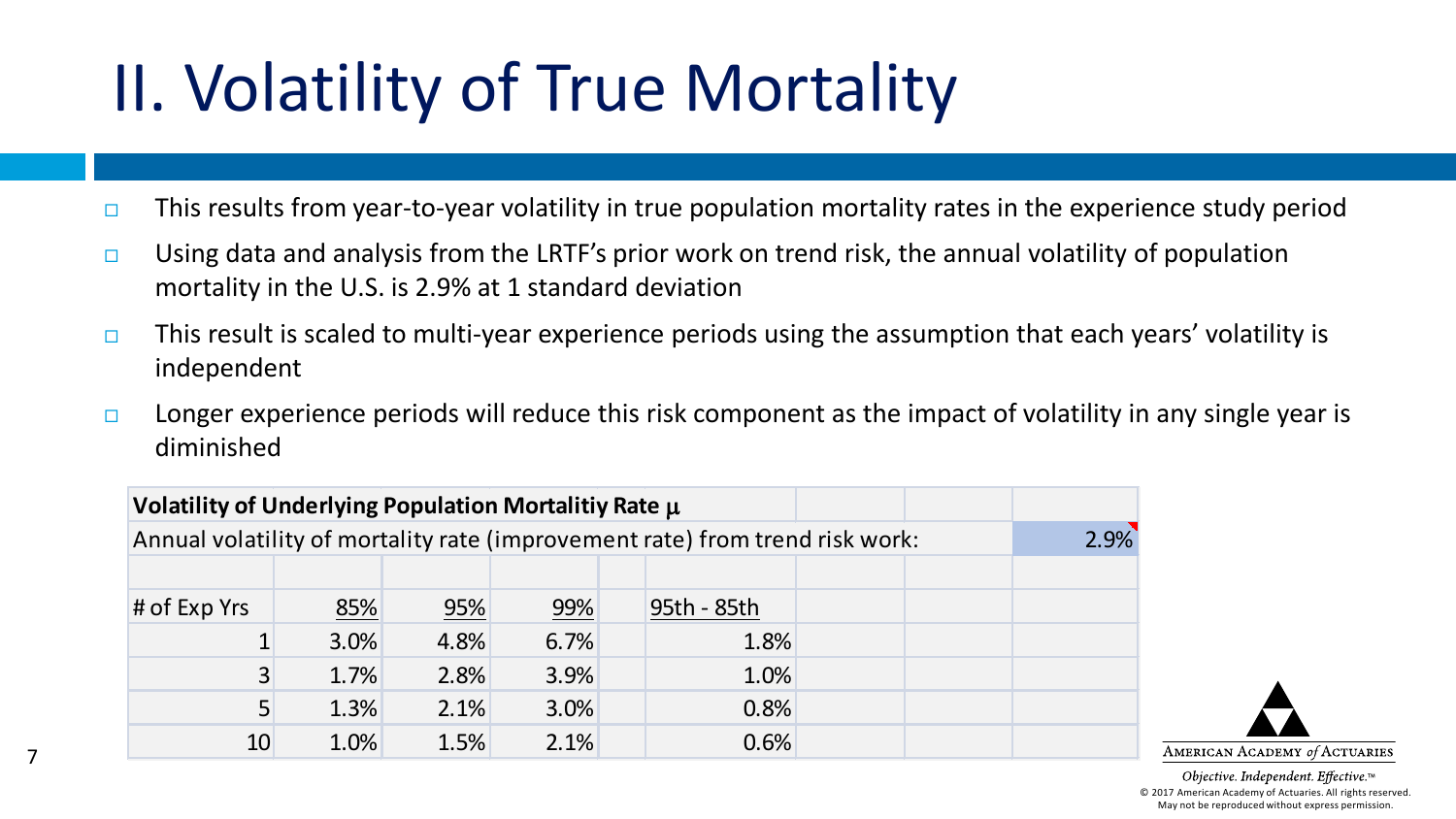### III. Trend Adjustment

- $\Box$  Risk results from differences between actual and assumed mortality improvement during the experience period that is used to adjust mortality experience to the base table effective date
- $\Box$  Quantification uses mortality trend stress work previously completed by group (aggregate M/F results across all ages based on the normal model at 85<sup>th</sup> and 95<sup>th</sup> percentile relative to mean improvement)
- $\Box$  Trend stress is applied for  $\frac{1}{2}$  of the experience period—trending from the mid-point of the experience period to the end point
- $\Box$  Longer experience periods will increase this component as the possibility for error in trending older experience to the valuation date increases

| <b>Mortality Trend Adjustment</b> |       |      |                                              |  |  |  |  |  |
|-----------------------------------|-------|------|----------------------------------------------|--|--|--|--|--|
| <b>Trend Stress:</b>              | 0.38% |      | 0.60% (from Trend Stress work, normal model) |  |  |  |  |  |
|                                   |       |      |                                              |  |  |  |  |  |
| # of Exp Yrs                      | 85%   | 95%  | 95th - 85th                                  |  |  |  |  |  |
|                                   | 0.2%  | 0.3% | 0.1%                                         |  |  |  |  |  |
| 3                                 | 0.6%  | 0.9% | 0.3%                                         |  |  |  |  |  |
| 5                                 | 1.0%  | 1.5% | 0.6%                                         |  |  |  |  |  |
| 10                                | 1.9%  | 3.0% | 1.1%                                         |  |  |  |  |  |

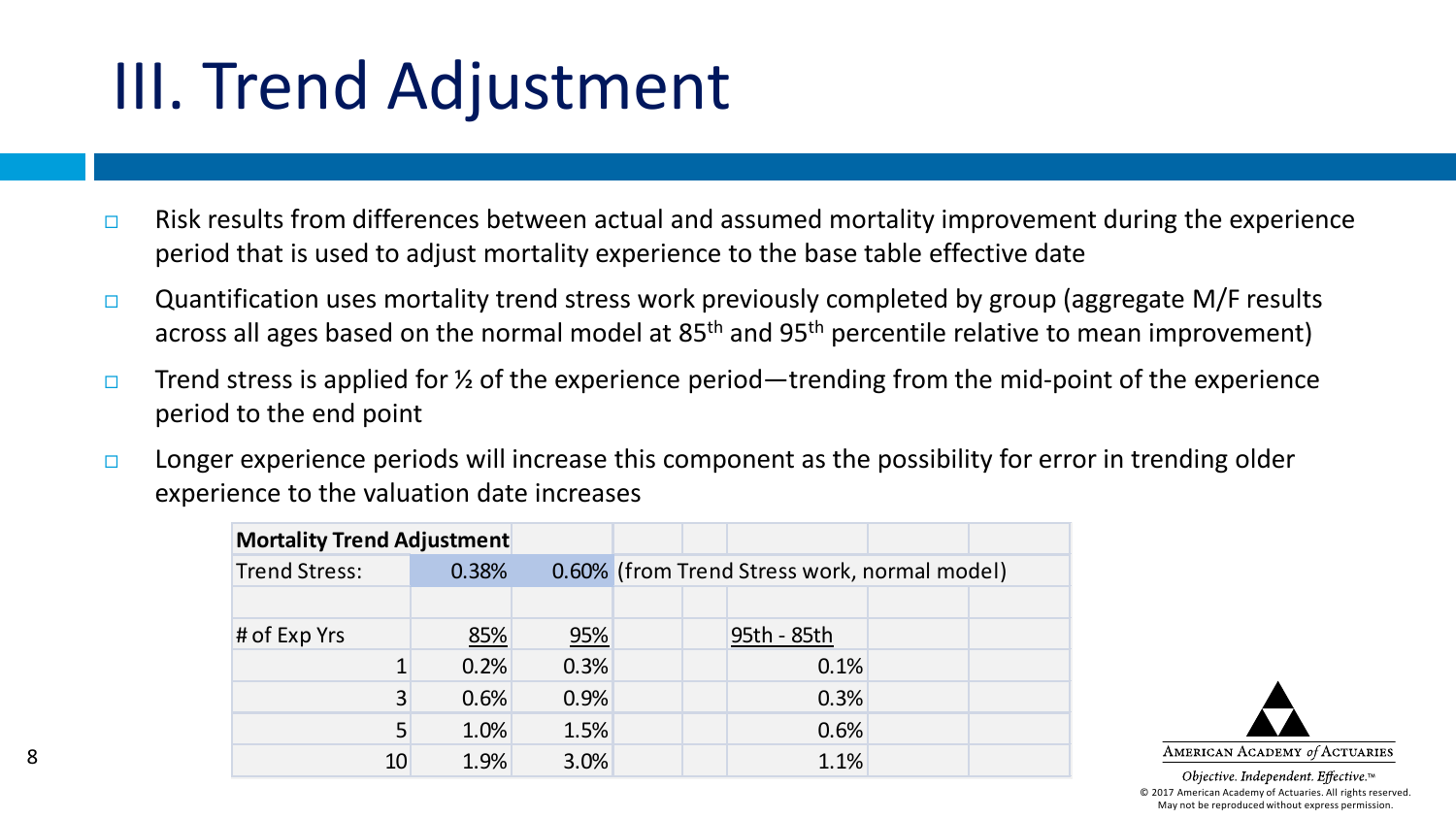### Aggregate Basis Risk

- $\Box$  The three components are independent, so aggregate basis risk measured as (A2 + B2 + C2)  $\frac{1}{2}$
- **Overall risk is not that sensitive to the length of experience period given the trade-off between Annual** Volatility and Trend Adjustment as the experience period lengthens.
- $\Box$  Credibility adjustment declines with experience, but aggregate basis risk quickly becomes dominated by components B and C for large blocks of business.
- $\Box$  Aggregate basis risk is independent of mortality trend risk

| $#$ of Exp Yrs:              |      |       |         |      |       |         | 10   | 10    | 10 <sup>°</sup> |
|------------------------------|------|-------|---------|------|-------|---------|------|-------|-----------------|
| # of Deaths                  | 500  | 3,000 | 100,000 | 500  | 3,000 | 100,000 | 500  | 3,000 | 100,000         |
| I. Credibility               | 5.8% | 2.4%  | 0.4%    | 5.8% | 2.4%  | 0.4%    | 5.8% | 2.4%  | 0.4%            |
| II. Volatility               | 1.0% | 1.0%  | $1.0\%$ | 0.8% | 0.8%  | 0.8%    | 0.6% | 0.6%  | 0.6%            |
| <b>III. Trend Adjustment</b> | 0.3% | 0.3%  | 0.3%    | 0.6% | 0.6%  | 0.6%    | 1.1% | 1.1%  | 1.1%            |
| <b>Total Basis</b>           | 5.9% | 2.6%  | 1.1%    | 5.9% | 2.6%  | 1.0%    | 5.9% | 2.7%  | 1.3%            |

Result is a qx aggregate basis risk stress event ranging from approximately 1% to 6% depending on block size

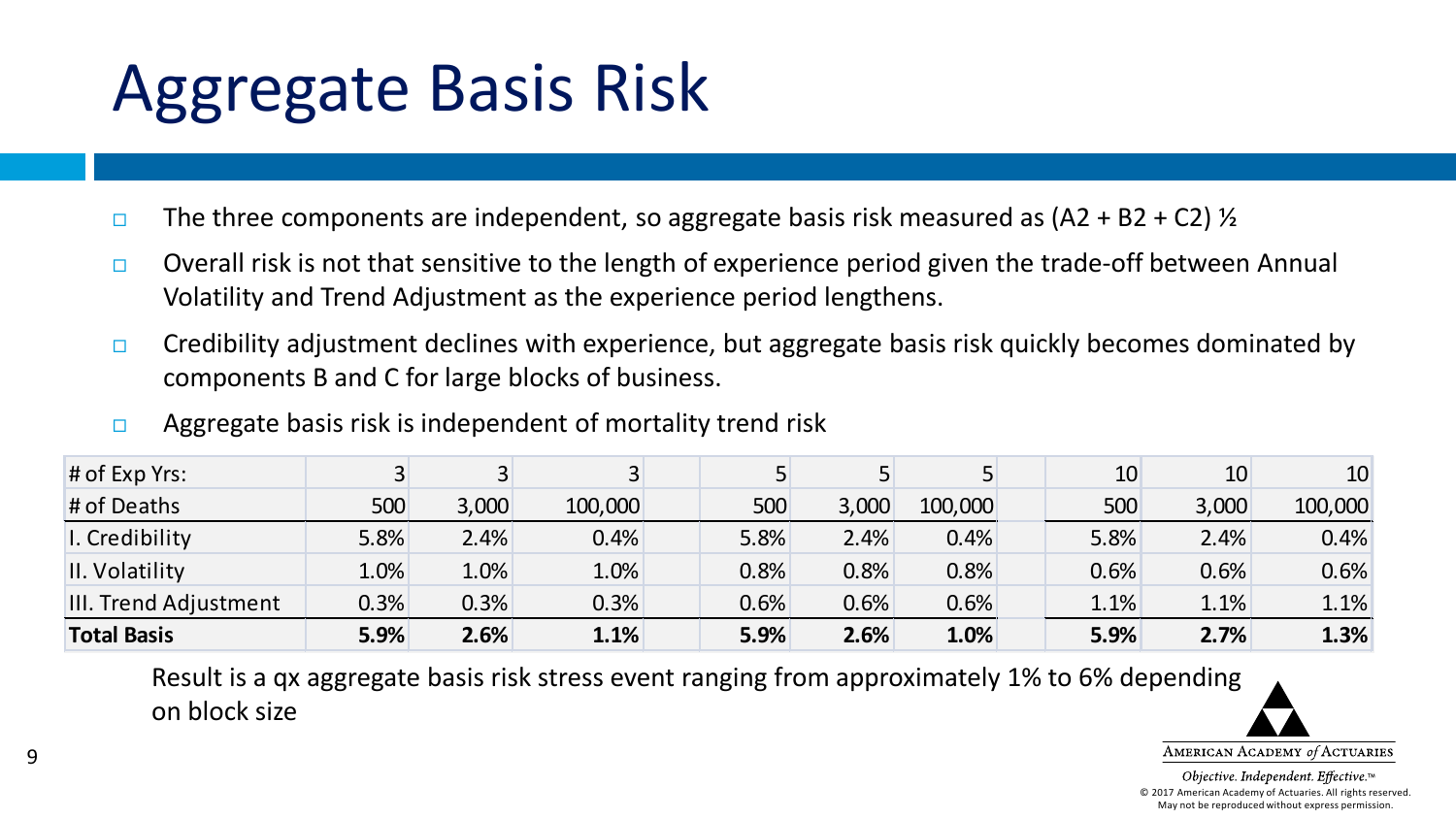### Field Study

- $\Box$  While we have performed simple testing in Excel, the LRTF suggests that the NAIC Longevity Risk Subgroup (LRSG) conduct a study to evaluate results of applying the agreed upon approach to actual company blocks of business
- $\Box$  LRTF has developed instructions and a template to be completed to enable LRSG to conduct a field study on individual and group annuities
- □ Request Dec. 31, 2016 statutory CARVM reserve amounts calculated on the 3 assumption bases, under a range of valuation interest rate, issue age, duration since issue, and gender combinations

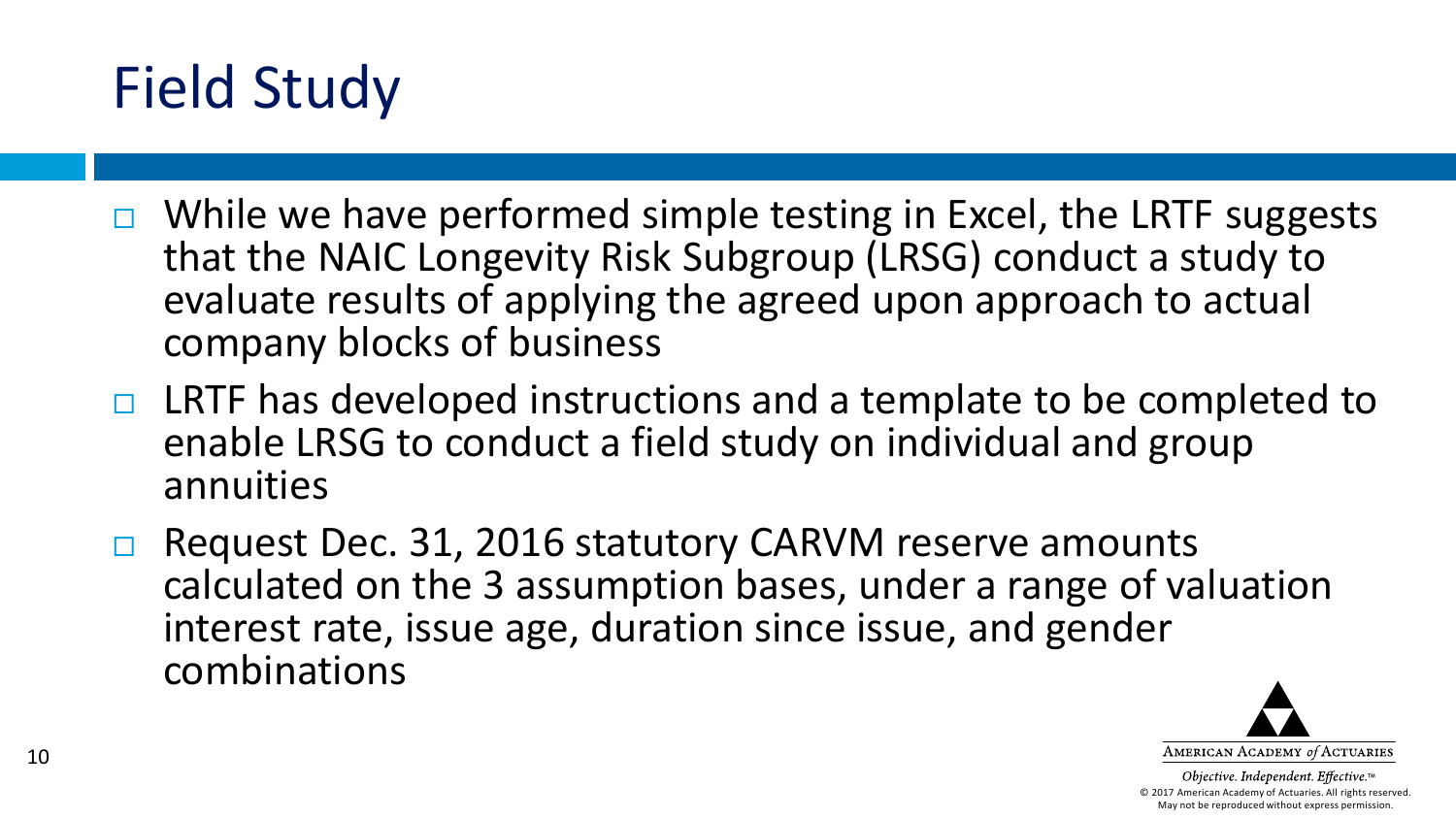Run A – 2016 CARVM Valuation Basis (assumed to be  $85<sup>th</sup>$  percentile)

- **2012 IAM Table (1994 GAR for Group business)**
- **Projection Scale G2 (Projection Scale AA for Group business)**

Run B – 95th Percentile Stress – basis risk

- **2012 IAM Table (1994 GAR for Group business), all rates adjusted for our defined basis risk** stress event (99%, 97%, or 94%, depending on block size)
- **Projection Scale G2 (Projection Scale AA for Group business)**
- Run C 95th Percentile Stress trend risk

11

- **2012 IAM Table (1994 GAR for Group business)**
- **Projection Scale G2 (Projection Scale AA for Group business), all improvement factors** adjusted for our defined trend stress event (0.25%/0.50% stress)

Capital =  $[(Run B - Run A)^2 + (Run C - Run A)^2]^{1/2}$ 

AMERICAN ACADEMY of ACTUARIES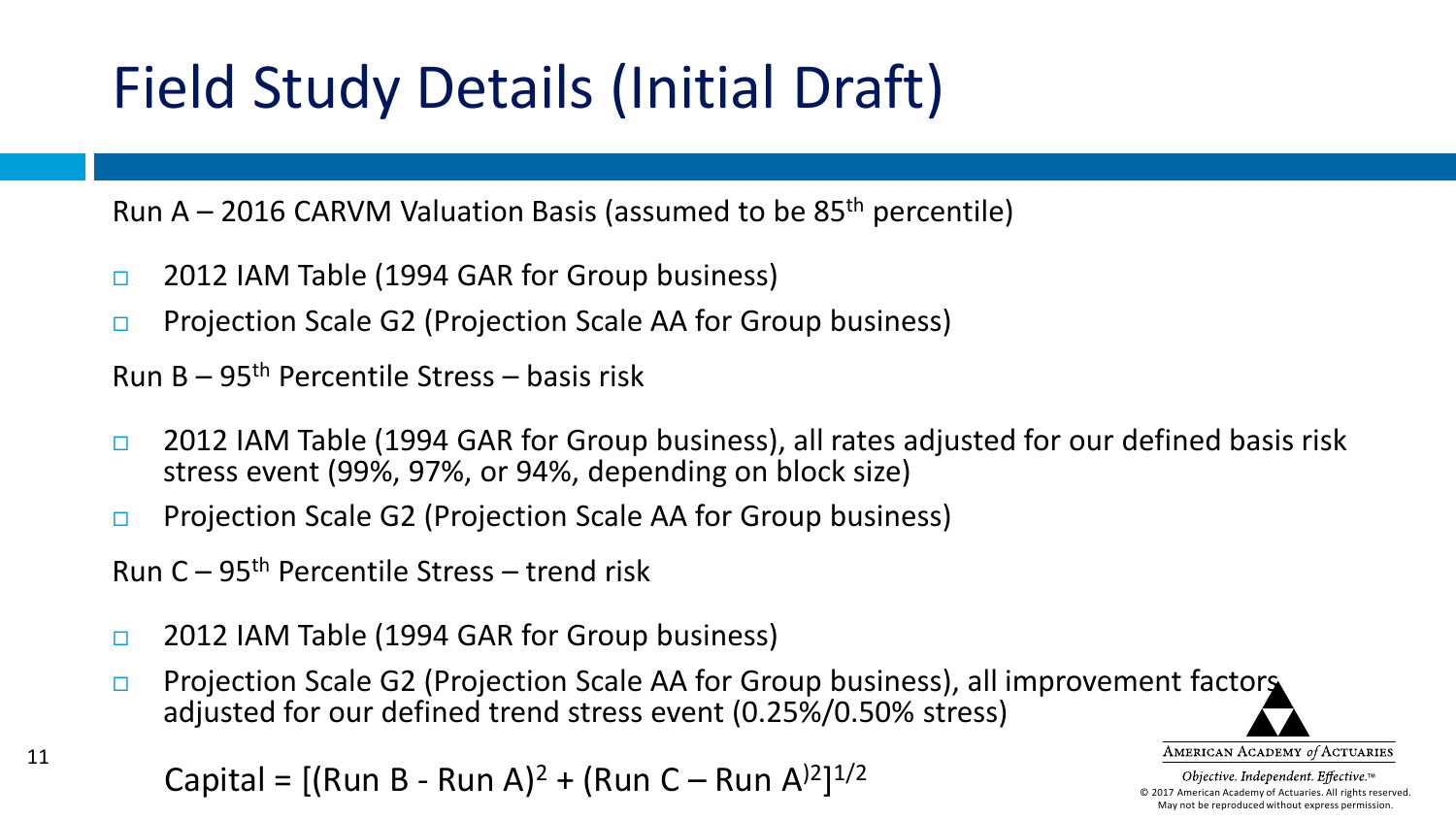#### Next Steps

#### Questions for LRSG

- Does approach for basis risk make sense?
- **D** Should the charge vary by block size?
- $\Box$  Conduct field study and evaluate results
- Determine approach to correlation with other risks (most significantly, C2)
- $\Box$  Continue to evaluate approach for a potential RBC charge for lifetime income benefits

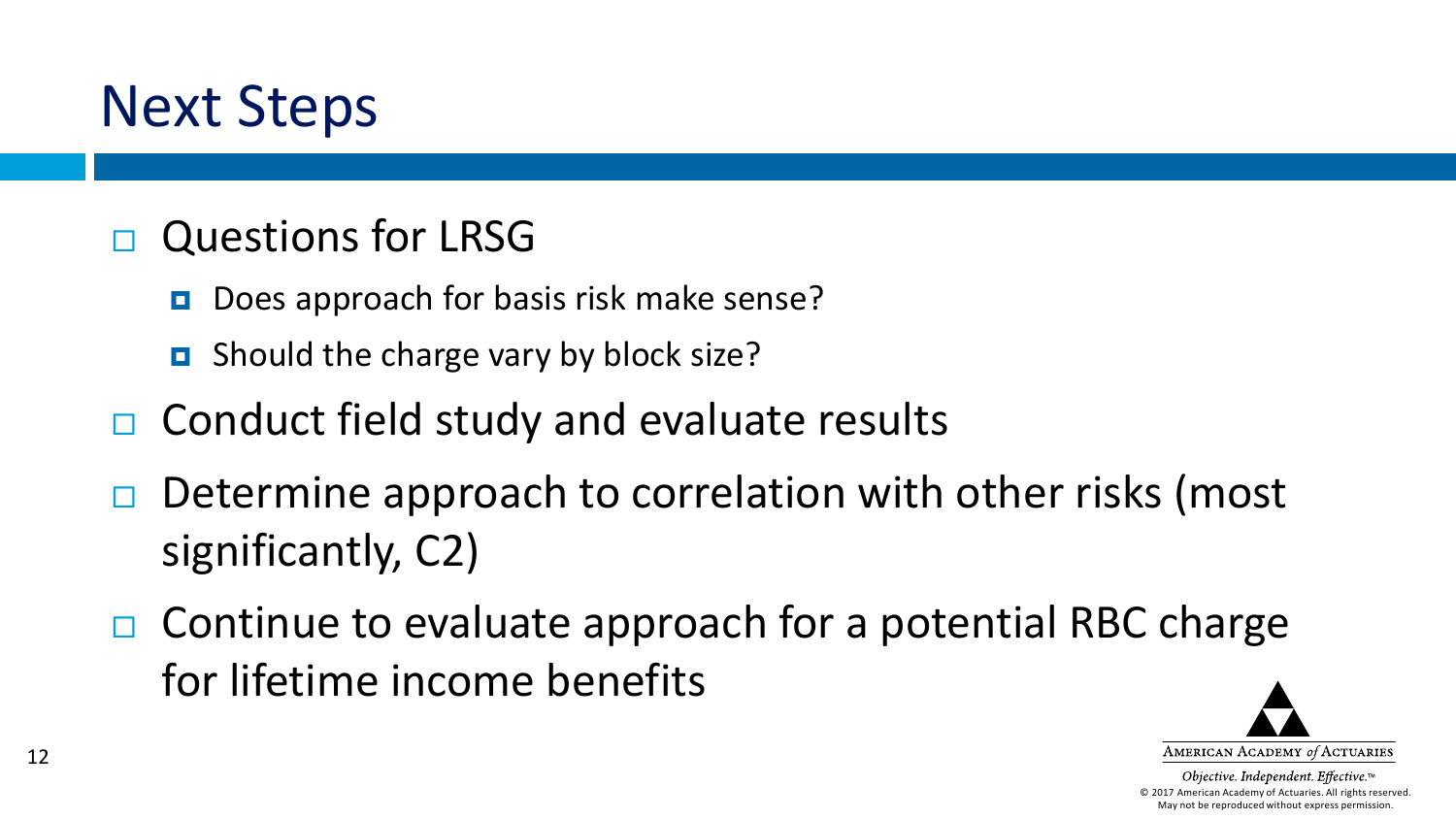# Appendix

#### Prior Update provided to Life Risk Based Capital Committee (NAIC Summer Meeting)

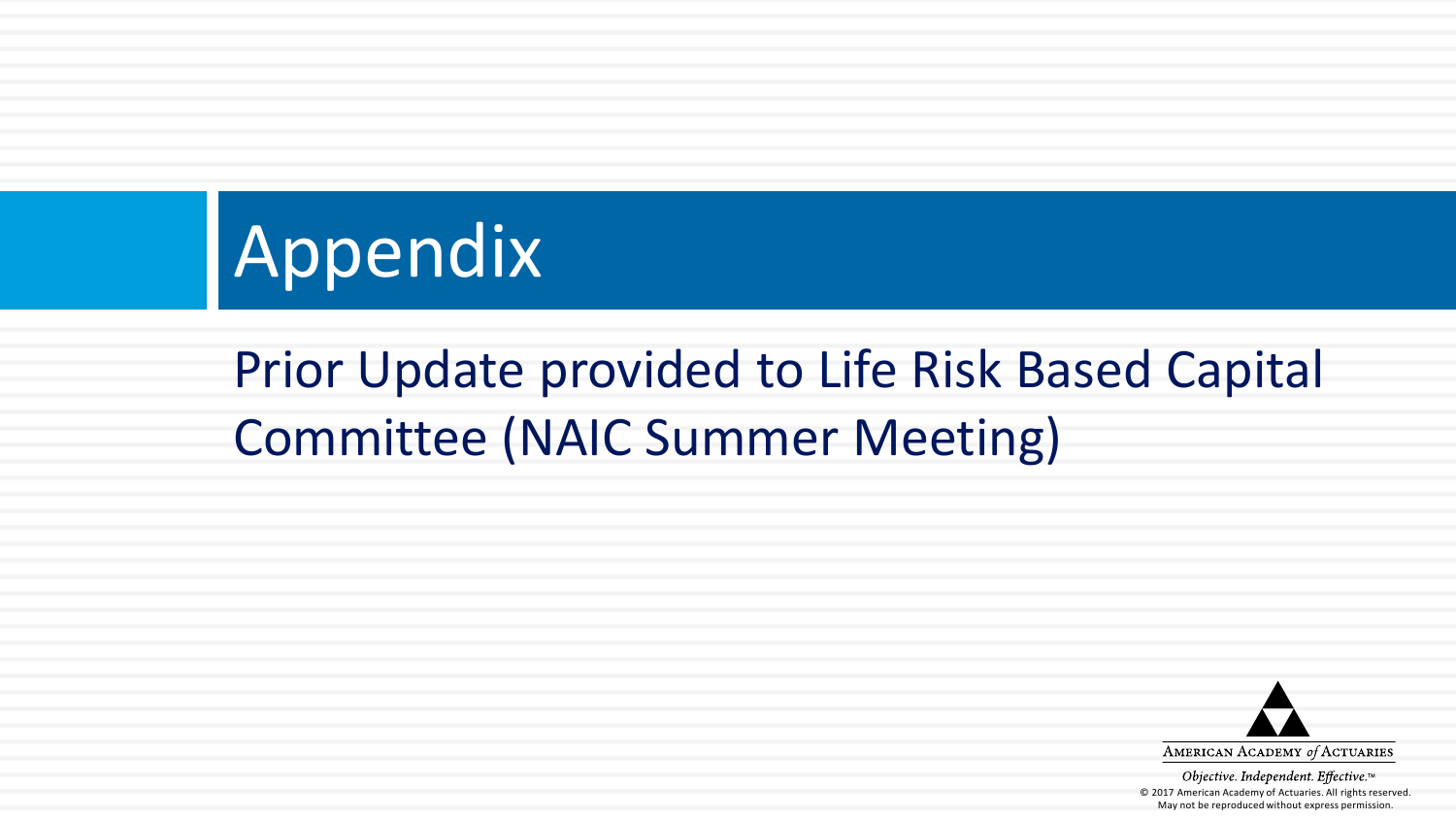### Determining Trend Risk Tail Event

- $\Box$  LRTF analyzed historical population data over the period 1900-2013 using Social Security population data
- Calculated 1-, 5-, 10-, 20-, and 40-year rates of improvement by age bucket and gender
- $\Box$  Fit historical improvement data to a normal distribution to evaluate use of a normal model
- Developed a 95<sup>th</sup> percentile improvement event, focused on the 20year historical period (which is conservative vs. current RBC's typical 5- 10 year horizon)
- **Evaluated difference between 95<sup>th</sup> percentile and 85<sup>th</sup> percentile for** use in RBC

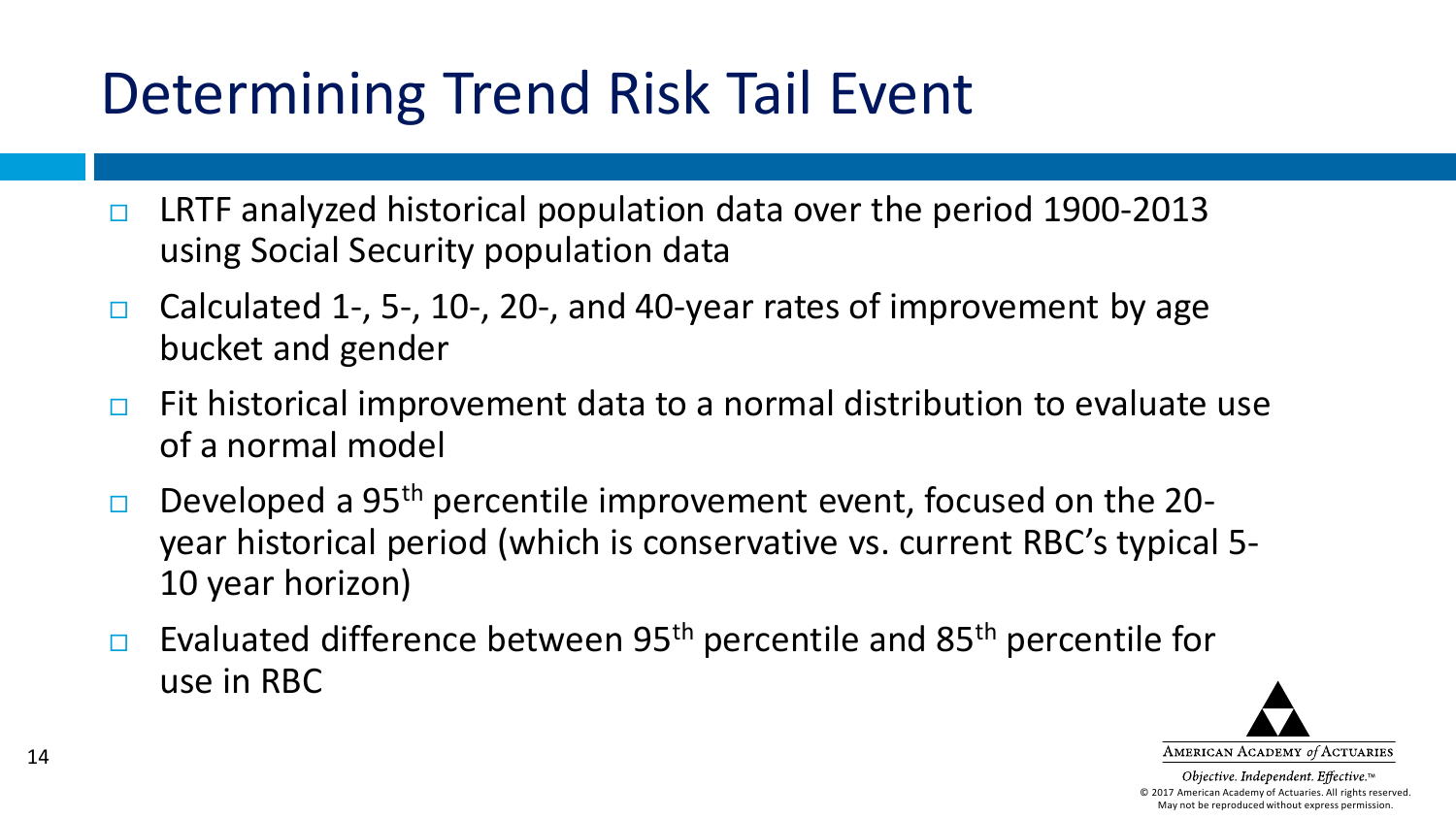Below is the distribution of annual and 20-year mortality improvement data from 1940-2013 used to develop the shock event 85th 95th





Obiective. Independent. Effective.™ © 2017 American Academy of Actuaries. All rights reserved. May not be reproduced without express permission.

*\*Annual is improvement over historical one-year periods*

15

*\*20 year is improvement over historical 20-year periods, converted to an annual rate*